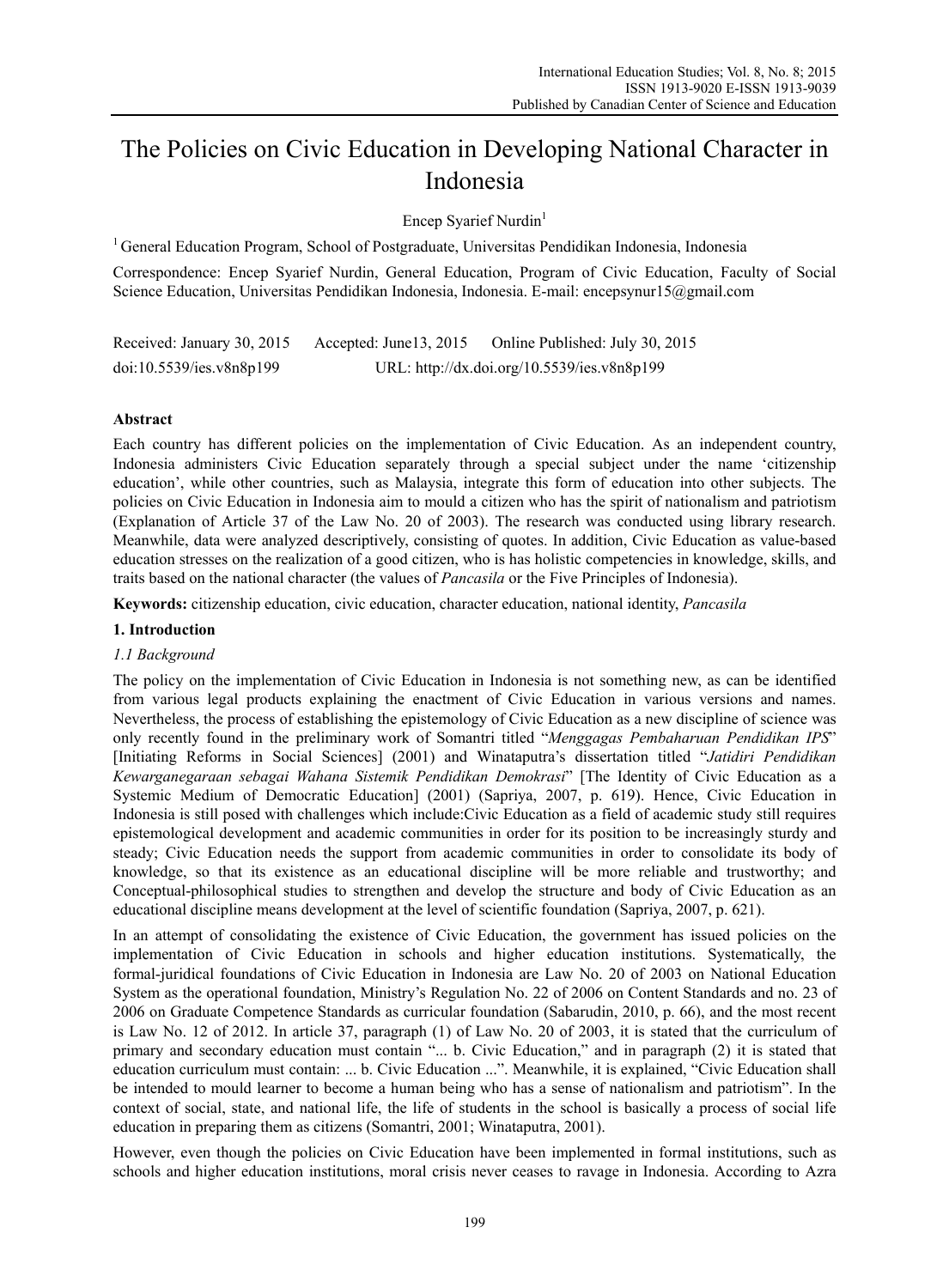(2001), there are at least seven primary problems encountered by the education of Indonesia, which are the roots of crisis of morality and morals, namely (1) the orientation of education has lost its objectivity; (2) self-maturity does not occur appropriately in the school environment; (3) education process in school severely restricts the space for creativity both for students and teachers; (4) the load of the curriculum is too burdensome and tends to be oriented at developing cognitive domain only; (5) even if there are content materials cultivating affection, such as religious education and moral education, or what is now familiarly termed Civic Education; (6) at the same time, students are posed with contradictory set of values; and (7) a small number of living moral exemplary for students in their lives.

Hence, implementative reinforcement is needed in encouraging national character and providing facilities of national character through education. The moral crisis, if not immediately addressed, will trigger the development of characters which do not reflect national identity and character, something which can eventually lead to (1) disorientation and the inability to appreciate the values of *Pancasila* (the five principles of Indonesia)as national philosophy and ideology; (2) limited integrated policy tools in realizing the essential values of *Pancasila*; (3) the shift in the ethics of national and state life; (4) the diminishing awareness of national cultural values; (5) the threat of national disintegration; and (6) the weakening national independence. This is in line with the views of DeRoche, Sullivan, and Garret (1999) who state that:

Our young need character education to learn and practice those values inherent in this nation's founding documents. Schools need character education to become places where students construct their socio-moral selves; where they learn to reason critically and morally; and where they practice the habits and skills of being good people and good citizens.

Civic education through implementative policy restructuration and consolidation, both formal-juridical (Law No. 20 of 2003 and Law No. 12 of 2012) and curricular (Curriculum 2013), are expected to be able to help in restructuring national character and identity. In the previous research by Rohayani in 2010, it was mentioned that schools have strategic roles in value education; on the other hand, reality shows that they cannot do it alone. The contribution of the teaching and learning process of Civic Education was significant, both directly and indirectly, to the character of young citizens for as much as 19% (Rohayani, 2010, pp. 2-3). The finding is in accordance with the Grand Design of Character Development (2010, p. 29), that one of the strategies of national character development is education. In addition, McDonell and Russell (1999) are of the view that, "it is in schools that we have the greatest potential for overcoming the crisis of character that is raging all around us". However, is it true that the policies on Civic Education implemented in schools and higher education institutions can develop Indonesia's national character.

## **2. Method**

This study was conducted through library research. Previous documents were analysed to established the condition of civic education in Indonesia. The researcher focused more on the civic education policy has tried to shape national character and identity. Documents relevant to the study were critically identified including: constitution Acts, Articles, Chapters among others.

Secondary data was collected by identifying the relevant books, papers or articles, magazines, journals and or other related information. The steps taken involved: general identification of the appropriate source, specific identification of the more specific and most relevant literature and finally, reading and sorting the most relevant literature. This help the researcher to establish the most appropriate and important literature for the study.

The data was interpreted and analyzed descriptively, the process involved excerpts and processing the data to provide an overview about the way policies have been created with the intention of facilitating national character formation or building. Content analysis was also conducted (Suryabrata, 1983, p. 94) to establish the appropriatedness nature of the content. In qualitative research, content analysis focuses on consistency of the findings.

## **3. Results**

In Indonesia, civic education as one of the subjects taught in schoolshas undergone many changes both in contentand substance, right from the mid 1970. Records show that in 1975, the curriculum for all levels was put on monitoring and improvement until 1984. The replacement of subjects such as citizenship educationled to the introduction *Pancasila* Moral Education which contained materials that taught based on experience and practice of *Pancasila* principles, taught based on practice and memorization guide.

The changes were meant to accommodate the educational mission mandated by Resolution No. II MPR/MPR/1978, on practice and memorization of *Pancasila*. The constitution Article 39 of the Republic of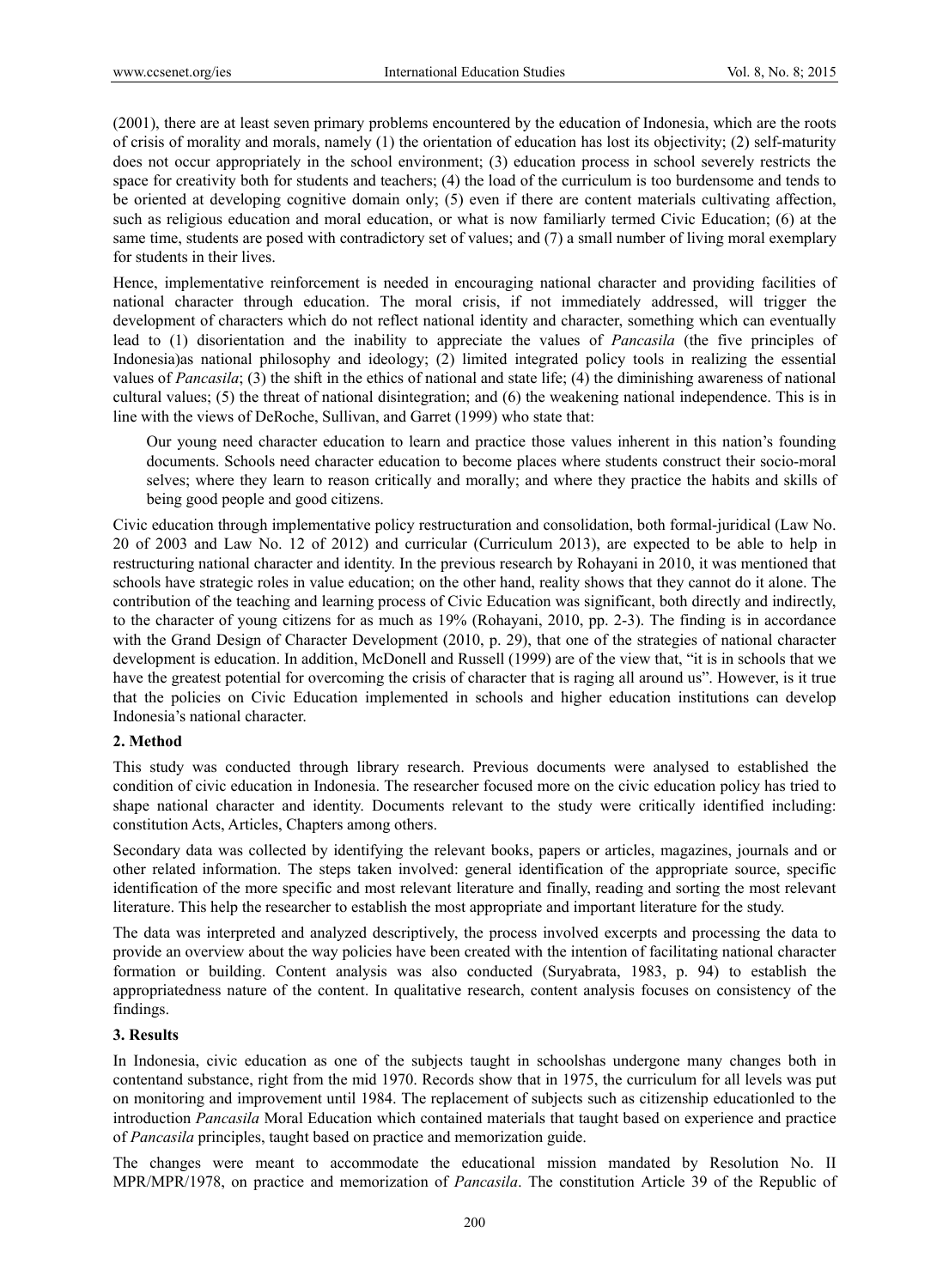Indonesia Number 2 of 1989 on National Education System, it is outlined that *Pancasila* and Civic Education have are compulsory components of the curriculum for all levels of education. It is such, a constitutional policy which led to citizenship education. Currently, civic education is seen as a subject that focuses on the development of citizens into people who understand and are able to perform their duties and obligations well as mandated by *Pancasila* guide and the 1945 Constitution (the regulation No. 22 year 2006 about Standard Content).

Since its establishment, civic education has had several names based on Indonesia's political development. The term civic and civic education have emerged to form the present concepts: "citizenship" (coined in 1957), which discuses how to gain and lose national identity; civics (coined in 1962) discuses more about the history of the national revival in regard to the 1945 Constitution, the state's political speeches, especially geared toward "a nation and character building" of Indonesia; citizenship education (coined in 1968). However, in 1975 civic education changed to *Pancasila* Moral Education starting from primary school to senior high school, and *Pancasila* education and nationalism education for college students. In 1994, it was renamed *Pancasila* and citizenship, and finally according to Law No. 20 of 2003 the concept changed to citizenship education for all levels including at university.

Indonesia's education policy based on Law Number 20 of 2003 suggests that citizenship education should consider: (1) personnel and religious life, faith and piety in all aspects of life; (2) political literacy, law-understanding; (3) human being and democratic life; (4) human and individual intelligence, peace and prosperity; (5) human being and spirit of nationalism, national identity, patriotism and defense for the State; and (6) living in harmony.

The terms used, the content selected and organized, and the strategies of teaching and learning employed in the subject of Civics or Civic Education or *Pancasila* Moral Education or *Pancasila* and Civic Education have had fluctuating development for almost four decades (1962-1998), showing the unsteadiness of the framework of thought, as well as demonstrating that conceptual crisis has taken place, thereby impacting on crisis in curricular operations. The unsteadiness can be observed in: Civics in 1962 that was in the form of political indoctrination, Civics in 1968 as the element of Citizenship Education that had the nuance of social sciences; Civic Education in 1969 that was in the form of the teaching of constitution and Temporary People's Consultative Assembly's provisions; Civic Education in 1973 that was identical with the teaching of Social Sciences; *Pancasila* Moral Education in 1975 and 1984 that came to replace Civic Education with the content of the Guidelines for Instilling and Implementing *Pancasila* (P4); and *Pancasila* and Civic Education in 1994 that was the combination of learning materials of *Pancasila* Education and Civic Education in the form of the teaching of concepts of values synthesized from *Pancasila* and the P4. The operational crisis is reflected in the changes in content and textbook format, teachers' development that is not articulate, and phenomena in the classroom that have not much shifted from the emphasis on cognitive process of memorizing facts and concepts from the explanation above seem all that happened because the school still treated as a socio-cultural institution, and yet still effective implementation of the learning method conceptually, because there is a paradigm of the Civic Education steadily nationally accepted and used as a reference and operational patterns. Below are the bases of implementing Civic Education in Indonesia.

From the above explanations, it is clear that all of the phenomena were a consequence of the continued treatment of schools associo-cultural institutions and the ineffectiveness of the implementation of learning methods conceptually, as there had been no paradigm of Civic Education that had been accepted and used steadily at the national scope as references and operational patterns. Belo are the foundations of the implementation of Civic Education in Indonesia.

## *3.1 Historical Basis*

Historically, the values contained in each principle of *Pancasila* have long been practiced by the people of Indonesia even before the values were formulated and legitimated. Hence, the values of *Pancasila* are none other than the national cultures of Indonesia, or in other words, Indonesia as a nation is the causa-materialist of *Pancasila*. Therefore, based on the historical objective facts, the life of Indonesia as a nation has been inseparable from the values of *Pancasila*. Consequently, historically *Pancasila* in its position as the philosophical foundation of the state and ideology of the nation and state, is not an ideology that dominates the nation; instead, the values of each principle of *Pancasila* are inherent in and originally from Indonesia.

## *3.2 Philosophical Basis*

In the ideal situation, the values of *Pancasila* are the philosophical foundations of the state. Consequently, each aspect of the state administration should be based on the values of *Pancasila*, including the system of regulations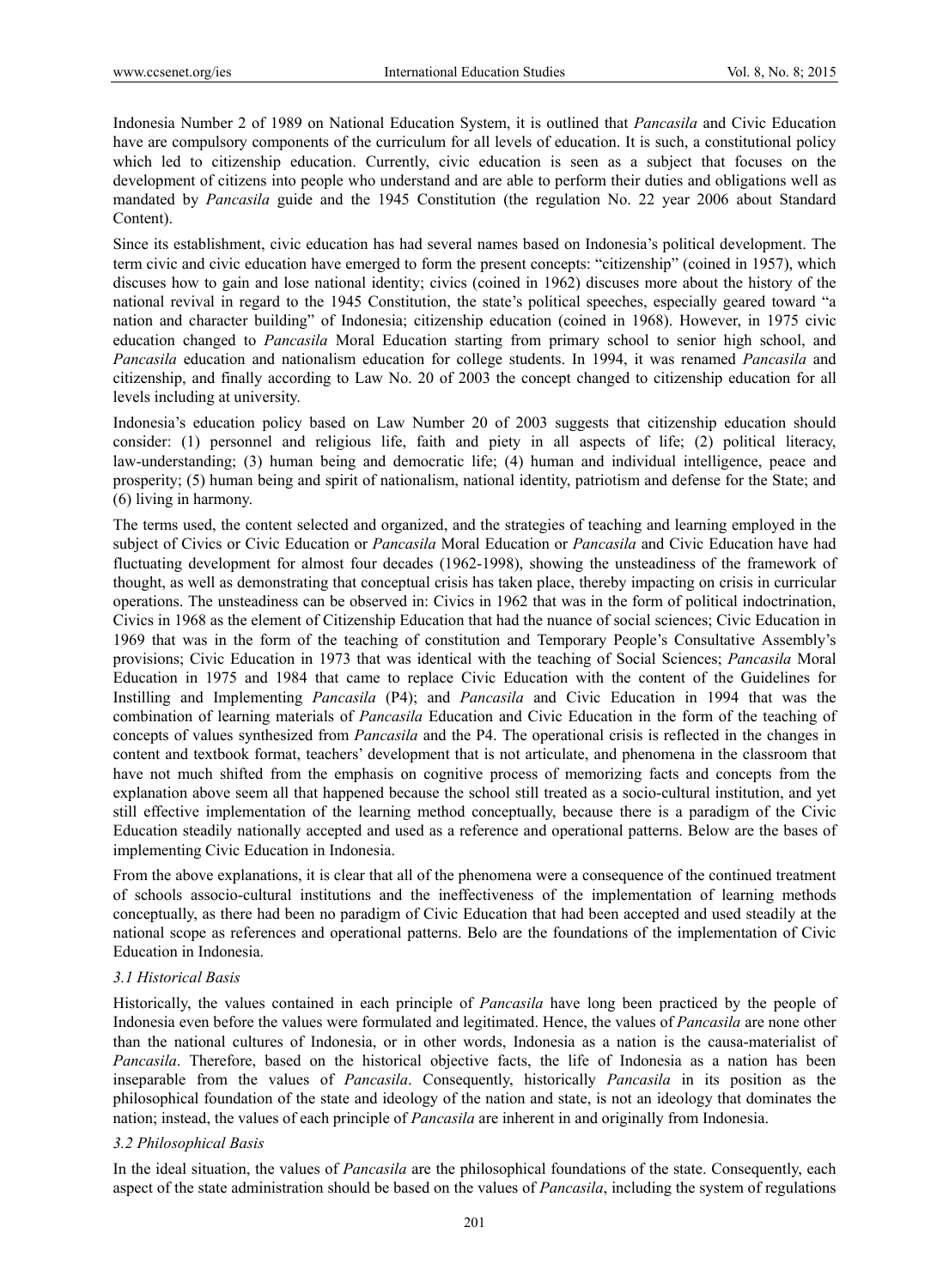and law in Indonesia. Therefore, in state realization, including today's reform era, it is a must that *Pancasila* become the source of values in the state administration, both in national development (including national character development) in the fields of economy, politics, law, socio-cultural, and defense and security.

## *3.3 Conceptual Basis*

Essentially, *Pancasila* reflects the values of equality, harmony, unity, kinship, togetherness, and wisdom in developing national life. Conceptually, Civic Education is a field of study that is multifaceted with multidisciplinary contexts. It is from the object of studies that the concept of Civics has developed, which literally is taken from the Latin word *civicus*, meaning citizen in the era of Ancient Greek. The word was later on academically acknolwedged as the embryo of civic education. In Indonesia, it was adapted into "*Pendidikan Kewarganegaraan*" or shortened into *PKn*.

## *3.4 Formal-Juridical Basis*

Formal-juridical basis, the foundations of civic education in Indonesia are the 1945 Constitution of the Republic of Indonesia as constitutional foundation; Law No. 20 of 2003 concerning National Education System as operational foundation; Law of the Republic of Indonesia No. 12 of 2012 (for Higher Education Institutions) and Regulation of the Minister of National Education No. 22 of 2006 concerning Content Standards, and Regulation of the Minister of National Education No. 23 of 2006 concerning Graduate Standard Competency as curricular foundations. In line with the policies of Ministry of National Education through its Department of National Education Standard, the curriculum of Civic Education for formal education institutions is implemented by referencing the School-Based Curriculum.

The 1945 Constitution as the constitutional foundation, in its fourth paragraph, states the rationales for national goals. One of the goals is as contained in the statement of "educating the national life". Further analyzed, the statement contains quite deep meanings. Educating the national life bears the message of the significance of education for all people. In civic life, this statement conveys a message for the state administrators and the whole people in order to have the abilities of thinking, taking attitudes, and behaving intelligently both in problem solving and decision making related to the state, national, and social life.

The Law of the Republic of Indonesia No. 20 of 2003 concerning National Education System as the operational foundation contains the message related to Civic Education. In Article 3 Paragraph (2) on the functions and goals of the nation, it is revealed that:

The National Education functions to develop the capability, character, and civilization of the nation in an attempt of enhancing its intellectual capacity, and is aimed at developing learners' potentials so that they become persons imbued with human values, who are faithful and pious to one and only God; who possess morals and noble character; who are healthy, knowledgeable, competent, creative, independent; and as citizens, are democratic and responsible.

The provision of Civic Education in the Law of National Education System as a compulsory subject for the primary and secondary schools and Law of the Republic of Indonesia No. 12 of 2012 concerning Higher Education Institutions for Civic Education in higher education institutions all demonstrate that Civic Education subject and course occupies a strategic position in meeting the goals of national education of this country. As for the direction of its development, it should be focused on developing students to be Indonesian people who have the pride and love for the motherland.

## *3.5 Curricular Basis*

The enactment of the Law of the Republic of Indonesia No. 20 of 2003 concerning National Education System has triggered quite significant impact on the change of curriculum system in Indonesia. One of the implications is the issuance of Government's Regulation No. 19 of 2005 concerning National Standards of Education. The Government's Regulation stipulates the minimum criteria for education system in the whole territories under the jurisdiction of the Republic of Indonesia. According to Article 35 of Law No. 20 of 2003, National Educational Standards are used as guidelines for the development of curriculum, development of educational personnel, and provisions of facilities and equipment, management, and funding. Thus, the standards have given implications in the implementation of a number of educational standards.

Furthermore, in Article 2, paragraph (1) of the Government's Regulation No. 19 of 2005 concerning National Educational Standards, it is stipulated that the national standards cover the scopes of: (1) Content standards; (2) Process standards; (3) Graduate competency standards; (4) Educator and educational personnel standards; (5) Facilities standards; (6) Management standards; (7) Funding standards; and (8) Educational assessment standards. The implications of this provision are the issuances of Regulation of Ministry of National Education No. 22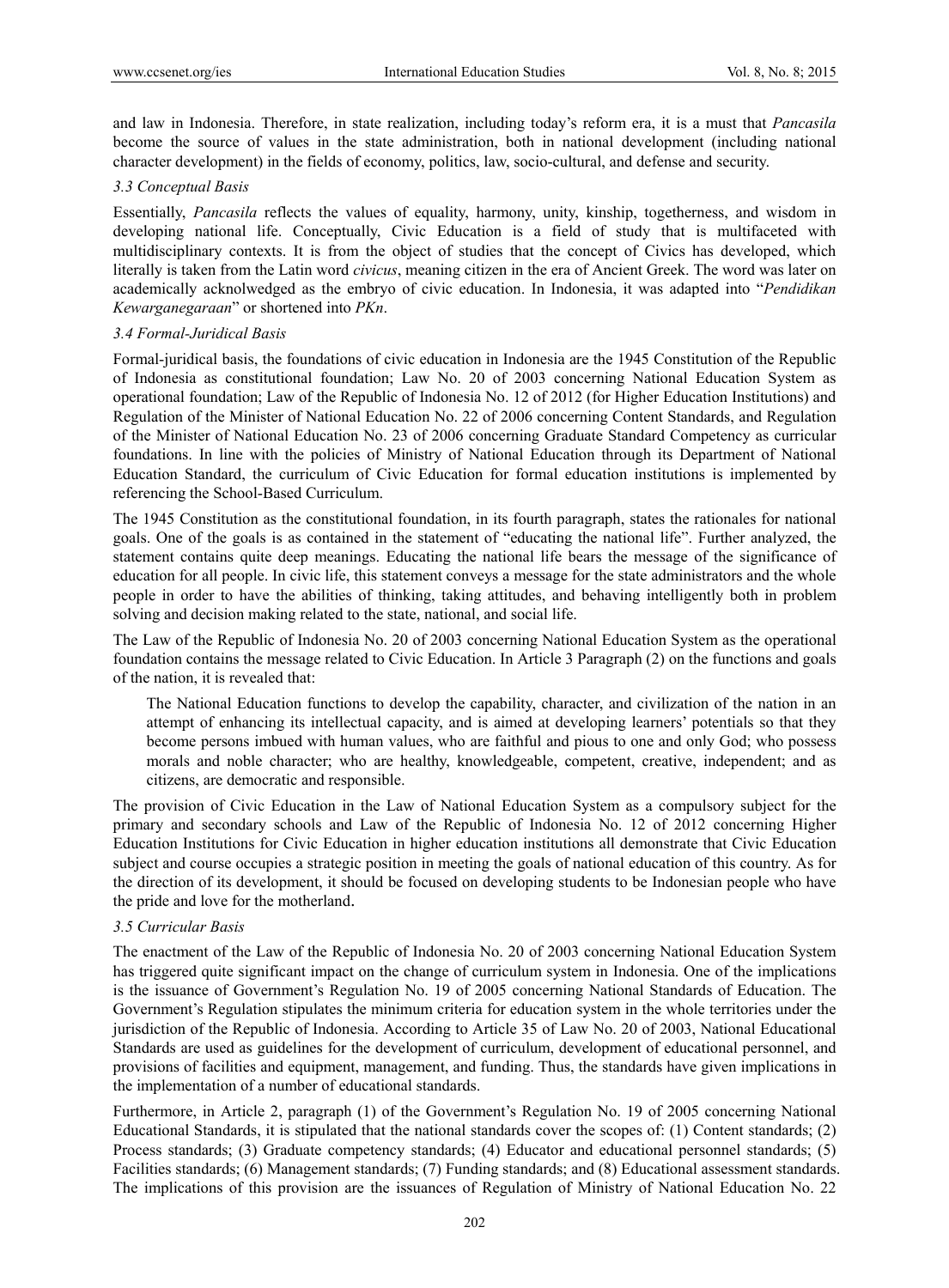concerning Content Standards and no. 23 of 2006 on Graduate Competency Standards. The minister's regulation is what has been made the operational foundation (reference) for each educational unit in developing the curriculum implemented in the institution.

Based on the Regulation of the Minister of National Education No. 22 of 2006 concerning Content Standards for Primary and Secondary Education, the subject of Civic Education is one focusing on the molding citizens who understand and are able to fulfill their rights and obligations to be Indonesian citizens who are intelligent, skilled, and with character as mandated by *Pancasila* and the 1945 Constitution. The subject of Civic Education intends to develop students to have the abilities of (1) Thinking critically, rationally, and creatively in coping with civic issues; (2) Participating actively and responsibly, and acting intelligently in social, national, and state activities, as well as in corruption eradication; (3) Developing positively and democratically to shape themselves based on the characters of Indonesian people to be able to live side by side with other nations; and (4) Interacting with other nations in the international stage, whether directly or indirectly, by taking advantage of information and communication technology.

In a discussion held by Civic Education Research Project Team on civic books used in primary, junior secondary, and senior secondary schools, it is apparent that civic is equated to: (a) The Constitution (Senior Secondary School Curriculum, 1968), (b) *Pancasila* (Senior Secondary School Curriculum, 1968), (c) History of National Resurrection, History of Independence Struggle, the Constitution, and *Pancasila* (Junior Secondary School Curriculum 1968, Civic Book for Junior Secondary School), and (d) Ethics, History (textbooks for primary school). Furthermore, in the Curriculum 1975, the term *Pendidikan Kewargaan Negara*/Citizenship Education was changed into *Pendidikan Moral Pancasila*/PMP (*Pancasila* Moral Education), containing the materials of *Pancasila* as elaborated in the Guidelines for Instilling and Implementing *Pancasila*. The changes are in line with educational missions as mandated by Peoples' Consultative Assembly Provision No. II/MPR/1973. PMP subject was compulsory for primary, junior secondary, senior secondary, teacher education, and vocational schools. The subject continued to be maintained both in its name and content until the implementation of Curriculum 1984, which was basically the refined version of 1975 Curriculum 1975.

The enactment of Law No. 2 of 1989 concerning National Education System that establishes curriculum content of *Pancasila* Education and Civic Education as compulsory subjects for the curriculum of all levels, paths, and types of education (Article 39) and curriculum of Primary and Secondary Education 1994 has accommodated new educational missions through the introduction of the subject of *Pancasila* and Civic Education.

In the development of the paradigm of civic education in Indonesia, in 1975/1976, *Pancasila* Moral Education emerged, whose vision and missions were oriented at the values contained in *Pancasila* and the 1945 Constitution. The condition remained until the refinement of Curriculum of *Pancasila* Moral Education 1975/1976 into Curriculum 1984, with the same vision and missions but a new content of the Guidelines for Instilling and Implementing *Pancasila* or *Eka Prasetya Pancakarsa*, including the 36 items of *Pancasila* values. Nonetheless, the vision and missions were still loaded with value inculcation, which was basically an improvisation of unavoidable indoctrination.

With the transformation of *Pendidikan Kewargaan Negara*/Citizenship Education into *Pendidikan Moral Pancasila*/*Pancasila* Moral Education, both in Curriculum 1975/1976 and Curriculum 1984, the development of civic virtue and civic culture in the practice of democracy that should naturally be the identity of Civic Education has transformed accordingly into moral education, which in reality is inexorable from the context of education of goals, values, and democracy concept. The transformation occurred, as is the case with the changes in Curriculum 1968 and Curriculum 1975, among others due to the development of the paradigm in civic education that became the basis and guideline of curriculum development.

The condition in fact continued until the change of *Pancasila* Moral Education Curriculum 1984 into the Curriculum of *Pancasila* and Civic Education 1994, which although its name covers *Pancasila* education and civic education in line with Law No. 2 of 1989, the curricular characteristics were still loaded with the education of moral and *Pancasila*, dominated by the processes of value inculcation and knowledge dissemination.

The characteristics can be observed in the profile of curriculum of *Pancasila* and Civic Education (Departmen Pendidikan dan Kebudayaan, 1993) as follow:

 In primary school, *Pancasila* and Civic Education (PPKn) aims to "Cultivate daily attitudes and behavior based on *Pancasila* values, both as individuals and community members, and equip students with the abilities to continue their education to junior secondary school" (Departmen Pendidikan dan Kebudayaan, 1993: 1). Meanwhile, in junior secondary school, PPKn intends to "Develop knowledge and capabilities in understanding and appreciating *Pancasila* values in an attempt of molding the attitude and behavior of a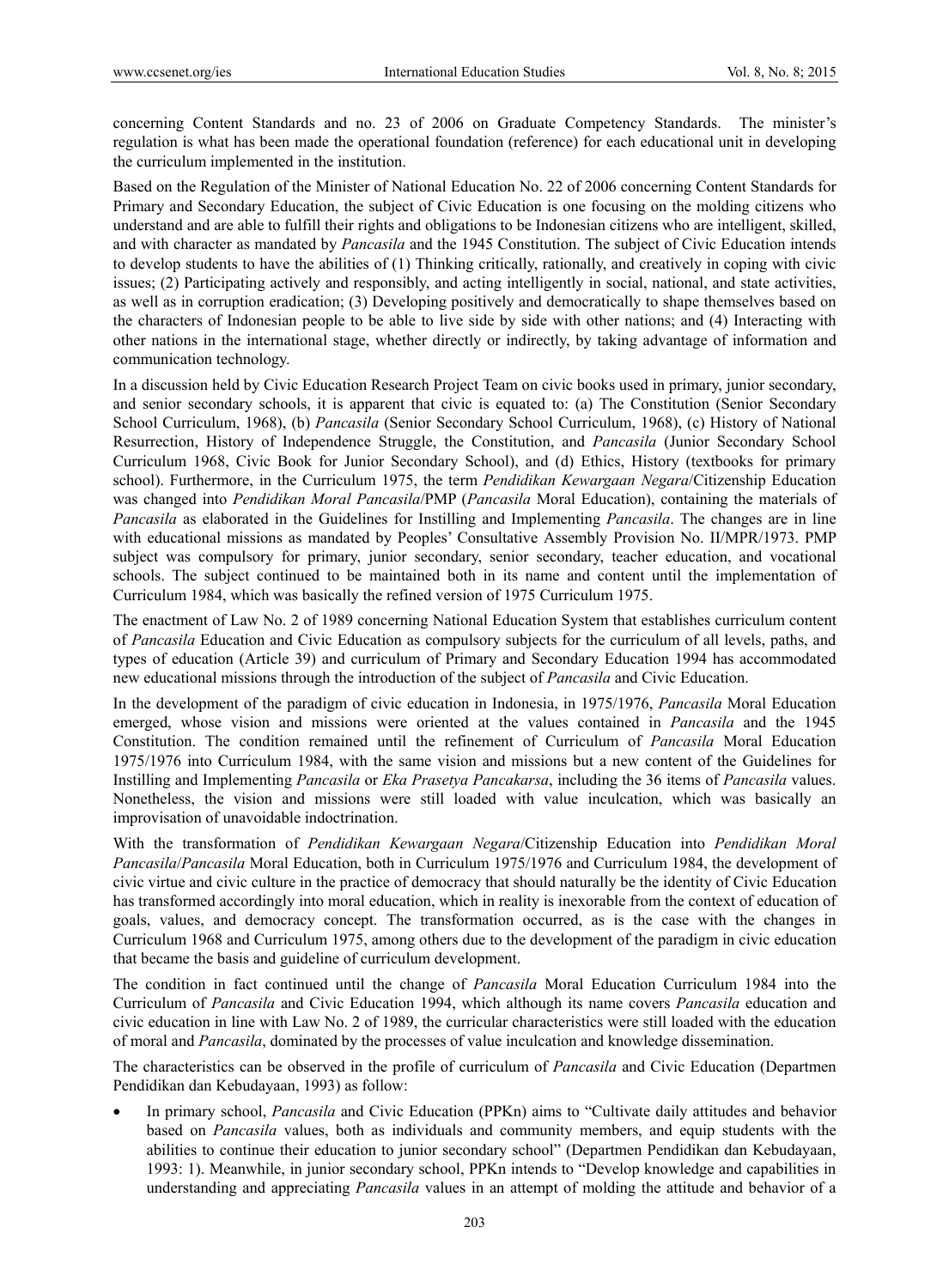responsible individual, member of the society, and citizen; and to equip students with the abilities to continue their education at the secondary level" (Department Pendidikan dan Kebudayaan, 1993: 2). Finally, in senior secondary school, PPKn aims to "Improve knowledge and develop the abilities to understand, appreciate, and believe in *Pancasila* values as guidelines for behavior and life in the society, nation, and state, so that students will become citizens who are responsible and reliable, and to equip students to continue their education" (Departmen Pendidikan dan Kebudayaan, 1994: 2).

- Teaching and learning materials are developed based on the items of value concepts covered in each of the principles of *Pancasila*, which are then organized articulately for each semester in each grade and level (primary, junior secondary and senior secondary schools). In that way, the value of each principle in *Pancasila* will be included in each semester in each grade and at every level with different labels, or similar labels but different descriptions.
- With the close connection of the implementation of articulation principle in organizing teaching materials, and by referring to the value item that is really in detail, the teaching and learning process will be very atomistic with a context that tends to be phenomenalistic. Such a condition is paradoxical to the essence of social and national life, which tends to be with characterized and nuanced holistically. Hence, teaching and learning process puts more emphasis on the acceptance of *Pancasila* values to be things to memorize instead of a holistic view that is contextual.

In line with the macro change in the paradigm of the constitution of social and national life of Indonesia in accordance with the post-amendment 1945 Constitution, Law No. 20 of 2003 on National Education System has been enacted to substitute Law no. 2 of 1989 concerning the same topic. More specifically related to civic education, in Article 37 of Law of National Education System No. 20 of 2003, it is asserted that the teaching materials for Civic Education must be contained in the curriculum for both primary and secondary schools as well as higher education, and more specifically for higher education, the assertion is consolidated by Article 35, Paragraph (3) of Law of the Republic of Indonesia No. 12 of 2012 on Higher Education.

## **4. Discussion**

Each nation and state acknowledges the significance of national character building in an attempt of maintaining and sustaining the existence of a nation-state. In Indonesia, Bung Karno had successfully cultivated the seeds of national characters that thrived in this Republic as proven by the successful struggle of Proclaiming the Independence of the Republic of Indonesia. The efforts of developing citizen character is basically a process of inheriting national values, goals, and objectives contained in the state constitution as well as in the messages from the founding fathers. The goal, as is mandated in the 1945 Constitution, is to realize a citizen who is intelligent, participatory, and responsible in living the national and state life in order to achieve the glory and greatness of the independence (Sapriya, 2008, pp. 208-210).

In line with the statement, Civic Education prepares students to be good citizens who master citizenship knowledge originating from multidisciplinary concepts and theories, who believe and transform the knowledge, and practice the values and truths that become the virtues of national and state life, and who are able to apply citizenship skills (Maftuh & Sapriya, 2005, p. 319). In addition, Civic Education is an education developing the characteristics of a citizen through the teaching of rules and social and national institutions (Kalidjernih, 2010, p. 130).

Civic Education is also termed citizenship education, which according to Cogan (1999, p. 4), in general refers to "…the kinds of course work taking place within the context of the formalized schooling structure", such as "Civics" in the ninth grade and "Problems of Democracy" in the twelfth grade. In this position, "Civic Education" is treated as "…the foundational course work in school" that is designed to prepare "…young citizens for an active role in their communities in their adult lives". Meanwhile, "Citizenship Education" or "education for citizenship" is viewed as "…the more inclusive term and encompasses both these in-school experiences as well as out-of-school or 'non-formal/informal' learning which takes place in the family, the religious organization, community organizations, the media etc, which help to shape the totality of the citizen", which means "citizenship education" or "education for citizenship". Hence, Cogan (1999, p. 5) concludes that "…education for citizenship is the larger overarching concept here while civic education is but one part, albeit a very important part, of one's development as citizen".

Curricularly, Civic Education according to Winataputra (2001) and Budimansyah (2007, p. 126) "is designed as an instructional subject that intends to develop individual potentials to be Indonesian citizens who are noble in morals, intelligent, participative, and responsible". The view reciprocates with that of Dewey, who explains, "Citizenship in a democratic state is not just a condition; it is an office. We, therefore, not only have rights, but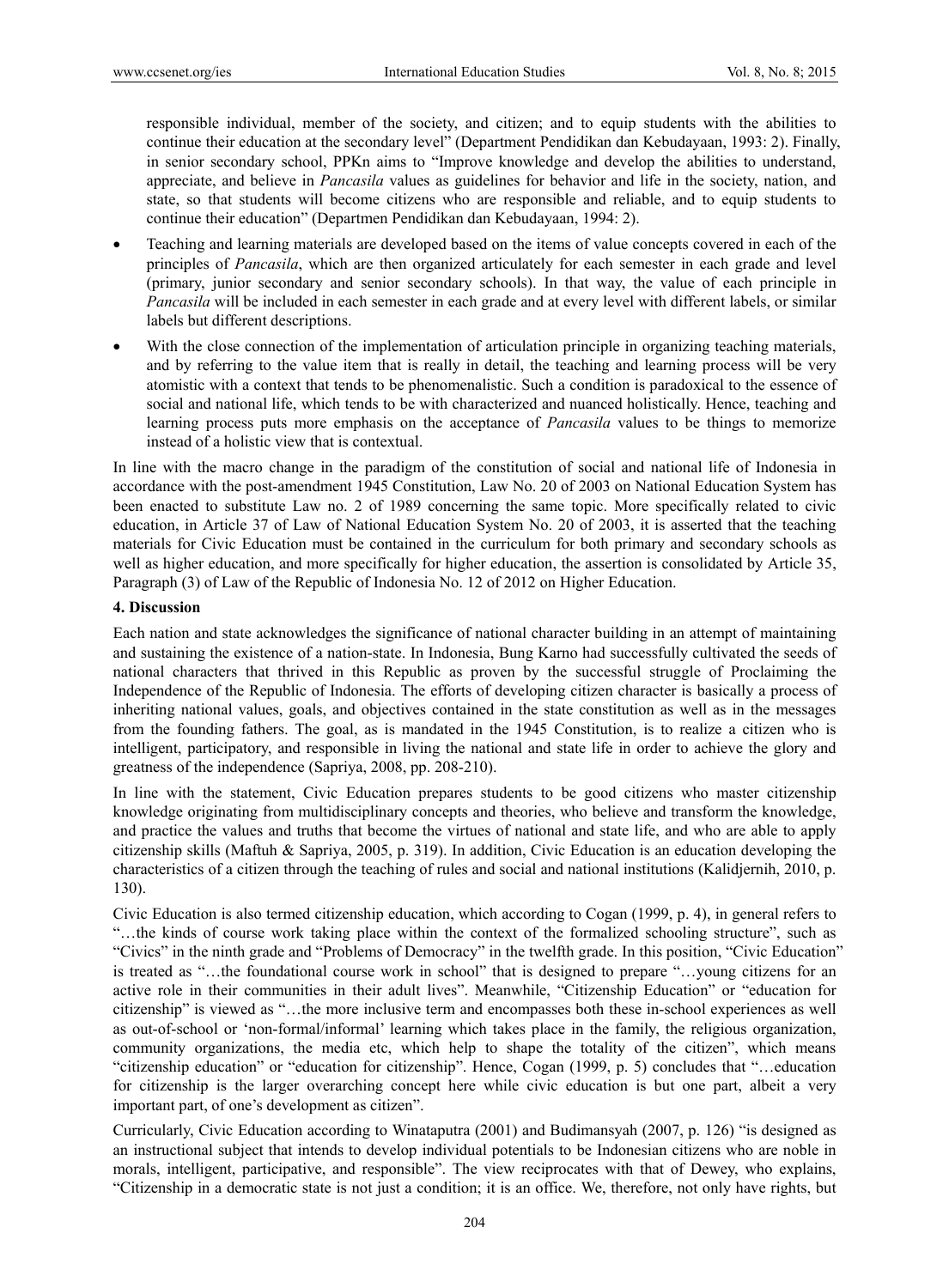also responsibilities" (quoted in Covaleskie, 1994, p. 8).

According to Winataputra (2001) and Budimansyah (2007, i), Civic Education has become an inherent part of the practical instrument of Indonesia's national education in five positions: *First,* as a subject in schools. *Second*, as a course subject in higher education institutions. *Third*, as one of the disciplines of social sciences in the framework of teacher education program. *Fourth,* as a political education program packaged in the form of Guidelines for Instilling and Implementing *Pancasila* or the like that is managed by the Government as a crash program. *Fifth*, as a conceptual framework in the form of individual's and expert group's thought, developed as the foundation and theoretical framework for civic education in the first, second, third, and fourth positions.



Figure 1. Four approached to citizenship education (Source: Kerr (2005, p.79))

Winataputra (2001) and Budimansyah (2007, p. 86) further explain that the configuration or systematic framework of Civic Education is built on the following basic paradigms:

- Curricularly, Civic Education is designed as a learning subject aiming to develop individual potentials to be Indonesian citizens who are noble in morals, intelligent, participative, and responsible.
- Theoretically, Civic Education is designed as a subject that contains the cognitive, affective, and psychomotor dimensions that are confluent or penetrating each other and are integrated in the context of ideas, values, concepts, and morals of *Pancasila*, democratic citizenship, and national defense.
- Programmatically, Civic Education is designed as a subject stressing on the content embedding values and learning experiences in the form of various behaviors that have to be realized in daily life and are at the same time the demands for citizens in the social, national and state life, as further realization of the ideas, values, concepts, and morals of *Pancasila*, democratic citizenship, and national defense.

Budimansyah and Suryadi (2008, p. 11) explain that in terms of functions, the subject of Civic Education has three great missions, namely:

- First, conservation education, namely developing and sustaining the noble values of *Pancasila*
- Second, social and moral development, namely developing and guiding students to be aware of their rights and responsibilities, obedient to the prevailing rules, and well-mannered.
- Third, socio-civic development function, namely developing students in order to understand and become aware of their relationship with other members of the family, school and society, and in the national-state life.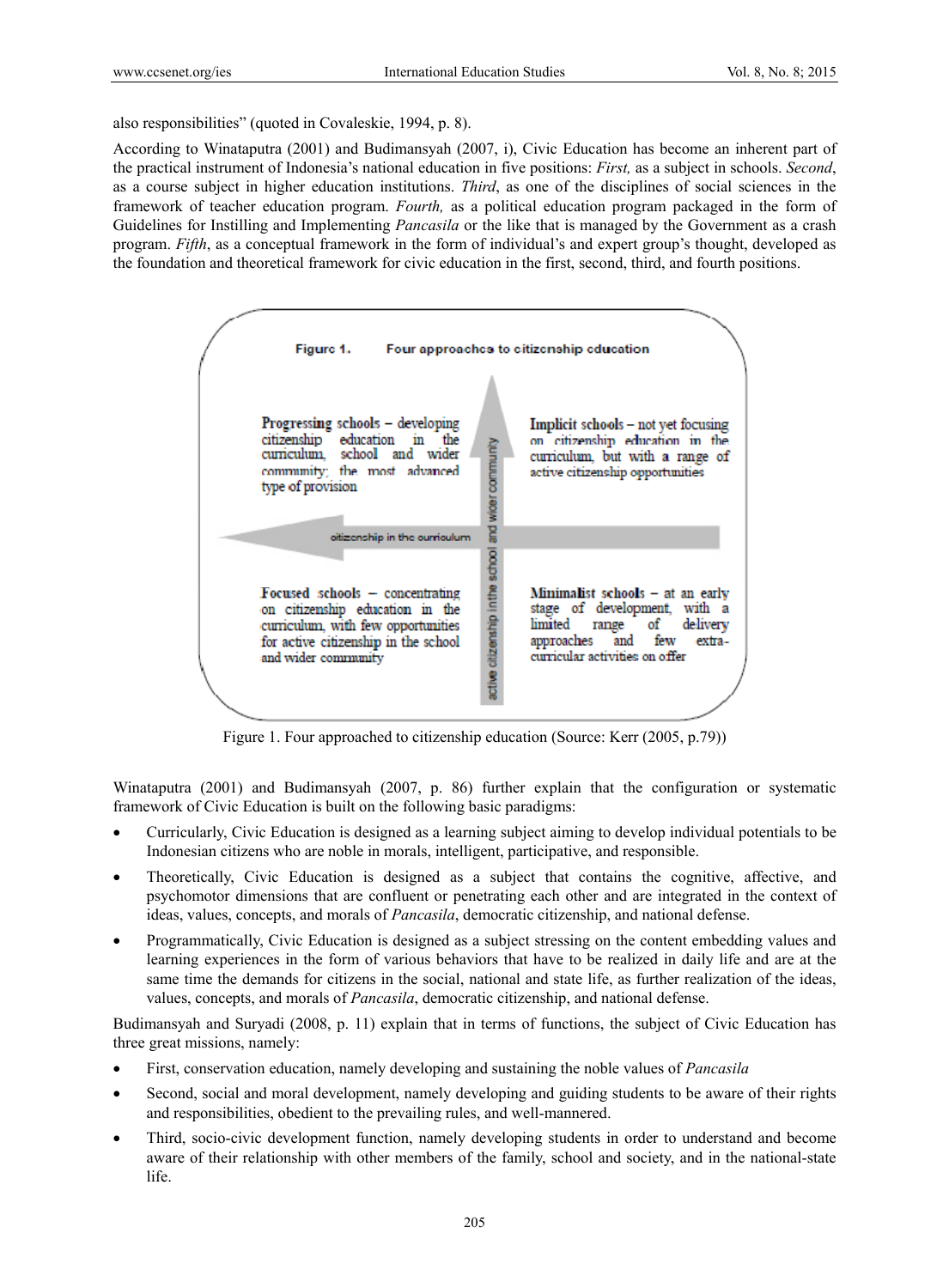It is further explained by Budimansyah and Suryadi (2008, p. 68) that "Civic Education is one of the field of studies that carry out the national mission of educating the life of Indonesian people through the corridor of value-based education." Civic Education, in addition to carry the mission of sustaining noble values of *Pancasila*, has the mission of developing students to understand their rights and responsibilities and be able to position themselves to be good citizens.

Indonesian people are communitarian in nature, believing that a group of people or nation has a number of shared values, not just a collection of individual values (Winarno, 2011, p. 29). In Indonesia, the shared values are the values of *Pancasila*. Hence, Civic Education has to be oriented at an attempt of understanding one's roles and tasks in the society and implementing the values held to be true by the society. This is in conjunction with Hardee's explanation (2010, p. 9) that

Citizenship is not about teaching children how to be obedient but helping them understand their role in society. Their function is not synonymous with "their place" as defined by race, class, or gender. Citizenship is not independent of academic learning outcomes. Children who understand their responsibility in society intrinsically desire proficiency and mastery across the curriculum.

In England, what has become the issue of teaching and learning in schools is character education, as is revealed by Revell and Arthur (2007, p. 80), who disclose, "The introduction of Citizenship Education and changes to the National Curriculum in England have raised the issue of character education as a possible approach to the teaching of moral education in schools". However, there has been no shared understanding of Civic Education and Character Education. On the one hand, Civic Education is thought to be a part of Character Education; on the other hand, Character Education is thought to be a part of *Pancasila* Education. In England itself, Character Education is a part of Citizenship Education, as pointed out by Revell and Arthur (2007, p. 79), "Whilst character education is seen as part of citizenship education in the school curriculum in England." Nevertheless, Citizenship Education does not have to broaden its concept by developing character, as quoted from Revell and Arthur (2007: 81), "Taken with the goals of the entire National Curriculum and the introduction of Citizenship Education there is an emerging and expanding concept of character development but there is a lack of any fundamental agreement on its justification and content".

According to Winarno (2011, p. 29), Character Education in Indonesia views values as sources and education content as something ideal, important, and has to be developed by the students themselves through the process of intervention and habituation. Such an idea reflects more the moral absolutism rather than moral relativism: "Character education seeks to develop virtue—human excellence—as the foundation of a purposeful, productive, and fulfilling life and a just, compassionate, and flourishing society" (Su, 2008, p. 111). "The phrase 'character education' has at least two meanings. In the broad sense, it refers to almost anything that schools might try to provide outside of academics, especially when the purpose is to help children grow into good people" (Kohn, 1997, p. 429). Character education's knowledge focus is more on moral concepts, manners and civility, the citizenship education knowledge base focuses more on politics, government and the interdependencies of social life (Althof & Berkowtz, 2006, p. 512)

The interconnectedness of Civic Education and character education means (1) Civic Education is defined as education's contribution to the development of characteristics that signify citizens; (2) Civic Education is aimed to realize the formation of a citizen's character that is desired or expected by the nation; (3) Civic Education and character education have one perspective and scope; (4) Civic Education recognizes the needs and attributes and respecting policies, responsibility, fairness, honesty, caring, loyalty, and commitment to democratic ideals; and (5) Civic Education habituates individuals to be more habituated with their participation in the society, nation, and the global world (Machfiroh, 2011, p. 94). In another occasion, it is explained that the link between character and citizenship education is reinforced in other policy documents. However, character and citizenship education share several assumptions about moral education and the role of the school (Revell & Arthur, 2007, p. 80).

If, indeed, the shared goal of both citizenship education and character education is to foster the development of the kinds of citizens who are both pro-social and effective at participating in a liberal democratic society, then, and only then, can we optimally design schools and school programs that foster good people and good citizens (Althof & Berkowtz, 2006, p. 513).

There is no special term for "civic education" in the People Republic of China. Civic Education peculiar to China is inherent in moral education. This moral education is always related to the political life in China. In Lee and Ho's (2005, p. 413) observation as well as Bai (1998, p. 525), the term "moral education" (*daodejiayou*) is also known as ideology education (*sixiangjiaou*) or political education (*zhengzhijiayou*) or ideopolitical education, so that the quality of moral is like two sides of a coin, namely the quality of ideomoral and or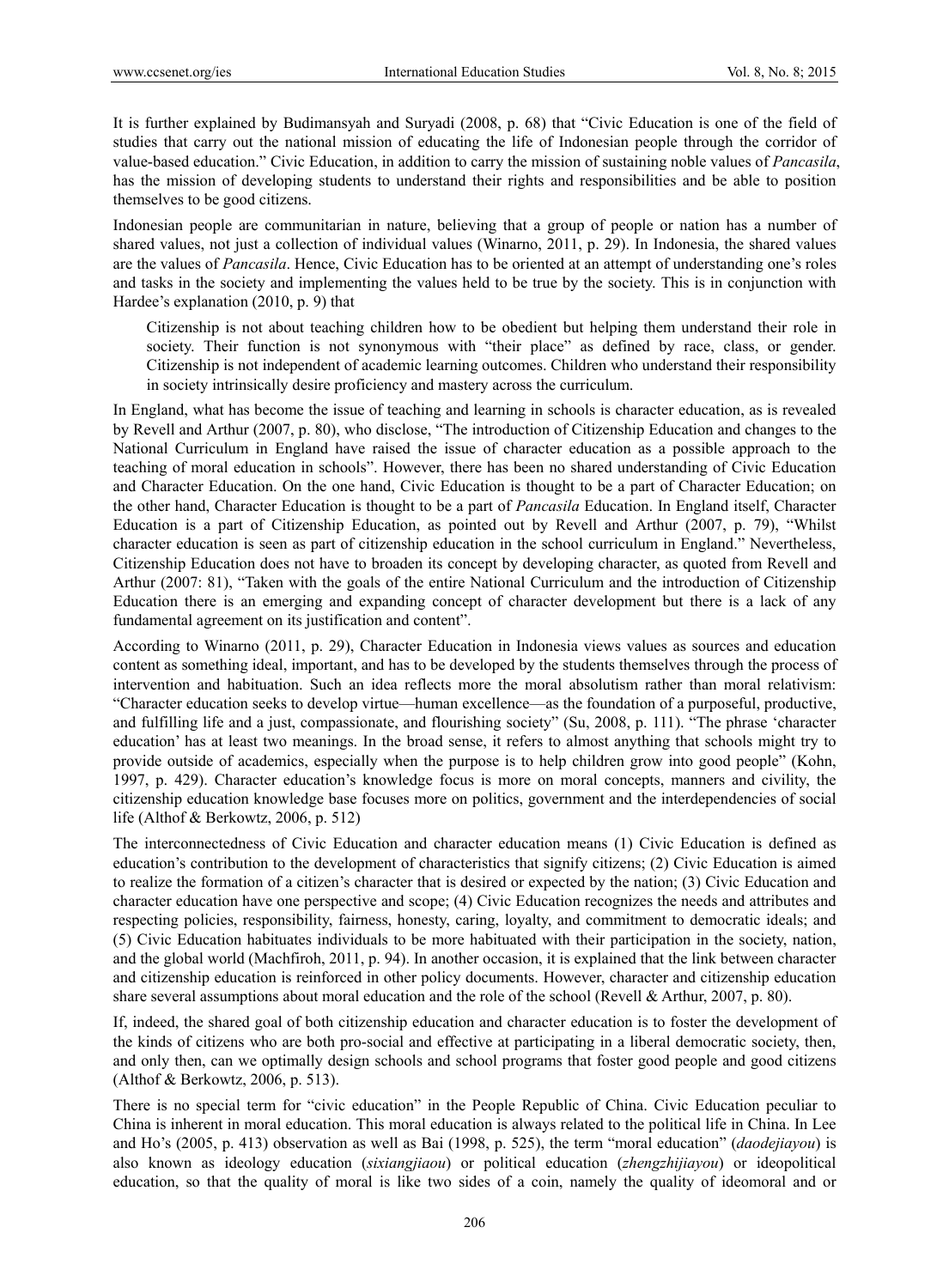moral-ideopolitical is the same (*sixiangzhengzhisuzhi*) (Samsuri, 2007, p. 63).

Sapriya (2007, p. 12) mentions at least two quite difficult challenges in the formation of Indonesian communities with character. *First*, historical challenge, namely the condition of Indonesian people who have the background of colonialism and imperialism. To change the ways of thinking, acting, and behaving of the ancient communities' culture that was feodalistic into the ways of democratic communities is not easy. *Second,*  maintaining and or sustaining the culture of communities and citizens who are learning to live their democratic life so that such a life can be continuously transferred to the next generation.

Critics of the moral dilemma approach argued that values clarification promoted "ethical relativism because it encouraged students to reason through situations that present artificial moral choices and dilemmas" (Lockwood, 1997, p. 74). Former President William Jefferson Clinton, in his 1997 State of the Union Address, emphasized the need for character education as one of ten central points about education reform (Berkowitz, 1998, p. 1).

Budimansyah (2010, p. 69) reveals that character education in the classroom is implemented in the subject of civic education or other subjects. Specifically for Civic Education that is theoretically designed as a subject containing the dimensions of cognitive, affective, and psychomotor that are confluent in nature or penetrate each other and integrated in terms of ideas, values, concepts, and morals, should necessarily give birth to two impacts simultaneously, namely instructional and accompaniment impacts.

In the mid 1940s, John Dewey advocated moral training and development in the public schools in the context of "community life." Moral education centered upon a conception of school as "a mode of social life, the best and deepest moral training is precisely that which one gets through having to enter into proper relationships with others in a unity of work and thought" (Dewey, 1940, p. 8).

In line with Dewey, Smith says, "Gandhi believed that education, character, and religion should be viewed as exchangeable terms. There is no true education that does not tend to produce character, and no true religion which does not determine character" (1993, p. 147).

Furthermore, Gallien and Jackson assert, "by utilizing African-American perspectives on character issues combined with culturally responsive pedagogy, educators can have a positive impact on character education program in urban areas" (2006, p. 131). Finally, at the highest stage, the child's conscience determines what is right and wrong. Here, respect for individual life and human dignity are guiding principles" (Kohlberg, 1981, p. 53).

## **5. Conclusion**

Civic Education is value-based education originating from the crystallization of the value system of the national culture (*Pancasila*). Civic Education as a subject in schools and a course in higher education institutions can orient students to the acquisition of character, ultimately national character as a country that is united, religious, and humanist.

With the function of Civic Education as a facilitator of national character development and cultivation, it is expected that Indonesian citizens in the future can reflect citizens who are able to practice the national cultural values, namely *Pancasila*.

The obstacles encountered in the implementation of Civic Education as a medium for national character development are located in the commitment and quality of those who implement it and in the learning methods. This phenomenon signals the need for further studies focused on the implementation and evaluation of policies onthe implementation of Civic Education. It is expected that the implementation of Civic Education in the future will be more effective, so that a strong national character can be developed.

## **References**

- Althof, W., & Berkow, W. A. (2006). Moral Education and Character Education: Their Relationship and Roles in Citizenship Education. *Journal of Moral Education, 35*(4), 495-518. http://dx.doi.org/10.1080/03057240601012204
- Azra, A. (2001). *Pendidikan Akhakdan Budi Pekerti: Membangun Kembali Moral Bangsa*. Makalahdalam Buletin Mimbar Pendidikan, UPI Bandung No 1 tahun XXX.
- Bai, L. (1998). Monetary Reward Versus the National Ideological Agenda: Career Choice among Chinese University Students. *Journal of Moral Education, 27*(4), 525-540. http://dx.doi.org/10.1080/0305724980270406

Berkowitz, M.W. (1998). *Educating for character and democracy: A practical introduction*. Inucci Morall'd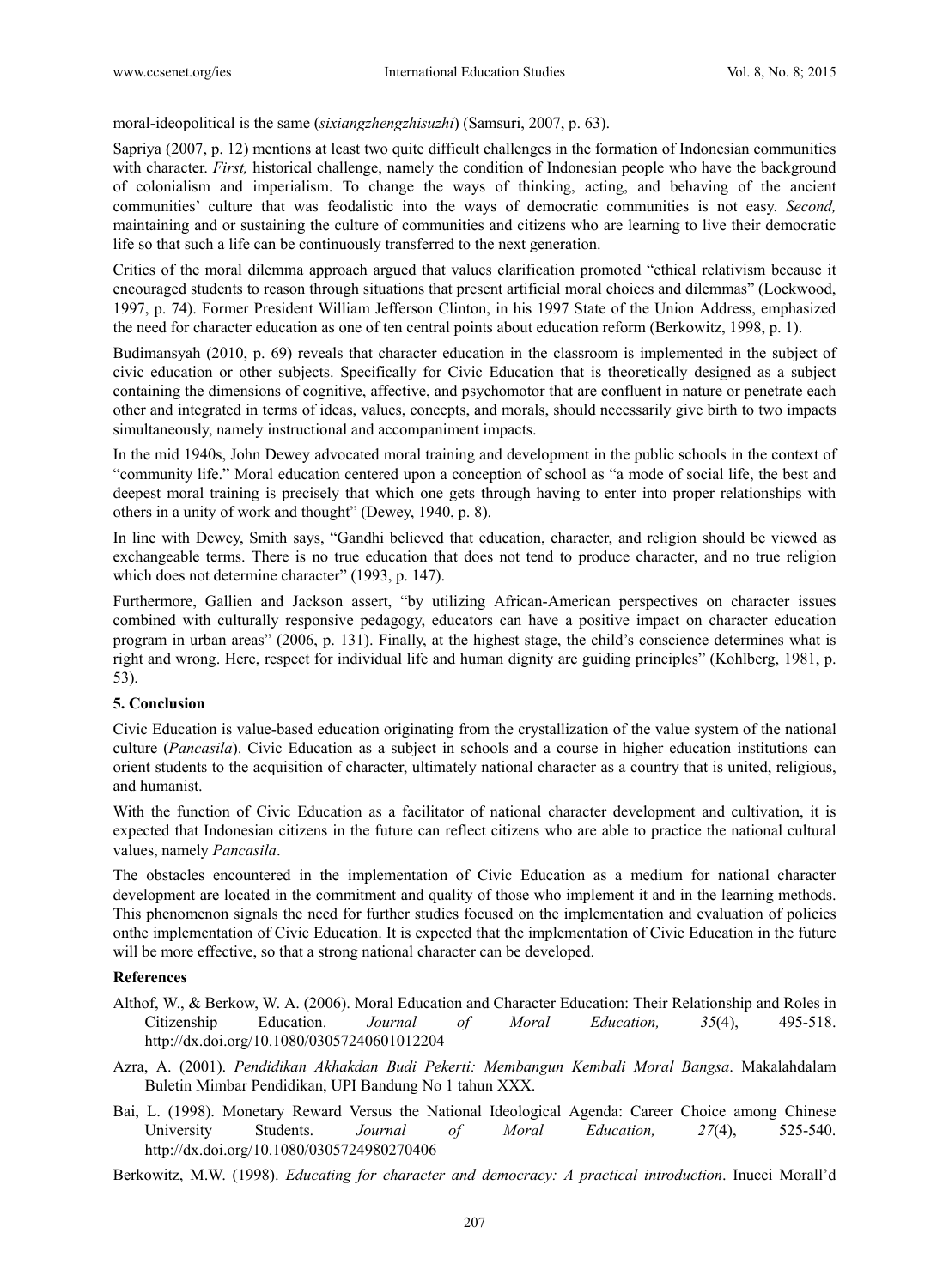articles (pp. 1-14).

- Budimansyah, D. (2010). *Penguatan Pendidikan Kewarganegaraan Untuk Membangun Karakter Bangsa*. Bandung: Widya Aksara Press.
- Budimansyah, D., & Suryadi, K. (2008). *Pendidikan Kewarganegaraan dan Masyarakat Multikultural*. Bandung: Sekolah Pascasarjana Program Studi Pendidikan Kewarganegaraan Universitas Pendidikan Indonesia, Indonesia.
- Cogan, J. J. (1999). *Developing the Civic Society: The Role of Civic Education*. Bandung: CICED.
- Covaleskie, J. F. (1994). Dewey, discipline, and democracy [Electronic version]. *Philosophy of Education*, 1-8.
- Departemen Pendidikan dan Kebudayaan. (1993). *Keputusan Menteri Pendidikan dan Kebudayaan Nomor 060/u/1993*. Jakarta. Depdikbud.
- Departemen Pendidikan dan Kebudayaan. (1994). *Kurikulum Sekolah Menengah Atastahun 1994*. Jakarta. Depdikbud.
- DeRoche, E. F., Sulivan, B. L., & Garrett, S. D. (1999). *Character Matters: Using Newspapers to Teach Character*. San Francisco: Use The News.
- Dewey, J. (1940). *Education Today*. New York: Van Rees Press.
- Gallien, L. B., & Jackson, L. (2006). Character Development from African-American Perspectives: Toward a Counternarrative Approach. *Journal of Education and Christian Belief, 10*(2), 129-142. http://dx.doi.org/10.1177/205699710601000207
- Hardee, D. R. (2010). *Passionate Pedagogy: Understanding the Impact of Teacher Value and Beliefs on Citizenship/Character Education For Children of Color* (Unpublished dissertation). Mills College.
- Kalidjernih, F. K. (2010). *Kamus Studi Kewarganegaraan Perspektif Sosiologikal Dan Politikal*. Bandung: Widya Aksara Press.
- Kerr, D. (2005). Citizenship Education in England–Listening o Young People: New Insight from the Citizenship Education Longitudinal Study. *International Journal of Citizenship and Teacher Education, 1*(1), 74-96.
- Kohlberg, L. (1981). *Essays on moral development: The psychology of moral development* (Vol. II). San Francisco: Harper and Row.
- Kohn, A. (1997). How Not To Teach Values: A critical look at character education. *Phi Delta Kappan, 78*, 428-436.
- Lee, W. O., & Ho, C. H. (2005). Ideopolitical Shifts and Changes in Moral Education Policy in China. *Journal of Moral Education, 34*(4), 413-431. http://dx.doi.org/10.1080/03057240500410160
- Lockwood, A. L. (1997). A letter to character educators. *Educational Leadership, 51*, 72-75.
- Machfiroh, R. (2011). Revitaslisasi Karakter Bangsa melalui Pendidikan Kewarganegaraan dengan Pengembangan Budaya Lokal. *Jurnal Aca Civicus, 4*(2), 75-98.
- Maftuh, B., & Sapriya. (2005). Pembelajaran Pendidikan Kewarganegaraan melalui Pemetaan Konsep. *Jurnal Civicus, 1*(5), 319-328.
- McDonnell, G., & Russell, A. D. (1999). *Antiseptics and Disinfectants: Activity, Action, and Resistance*.
- Revell, L., & Arthur, J. (2007). Character Education in School and the Education of Teacher. *Journal of Moral Education, 36*(1), 79-92. http://dx.doi.org/10.1080/03057240701194738
- Rohayani, I. (2010). Pengaruh Proses Pembelajaran Pendidikan Kewarganegaraan dan Pendidikan Interventifterhadap Karakter Warga Negara Muda. *Jurnal Acta Civicus, 4*(1), 1-16.
- Sabarudin. (2010). Pengaruh Pembelajaran Konsep Demokrasi Berbasis Sketsa Kewarganegaraan Terhadap Upaya Membangun Karakter Unggul Siswa SMA. *Jurnal Acta Civicus, 4*(1), 61-82.
- Samsuri. (2007). Civic Education Berbasis Pendidikan Moral di Cina. *Jurnal Acta Civicus, 1*(1), 63-76.
- Sapriya. (2007). Kedudukan Pendidikan Kewarganegaraan dalam Konteks Filsafat Pendidikan. *Jurnal Civicus, 2*(9), 619-625.
- Sapriya. (2008). Perspektif Pemikiran Pakartentang Pendidikan Kewarganegaraan dalam Pembangunan Karakter Bangsa. *Jurnal Acta Civicus, 1*(2), 207-223.
- Smith, B. D. (1993). *Can virtue be taught?* South Bend IN: University of Notre Dame Press.